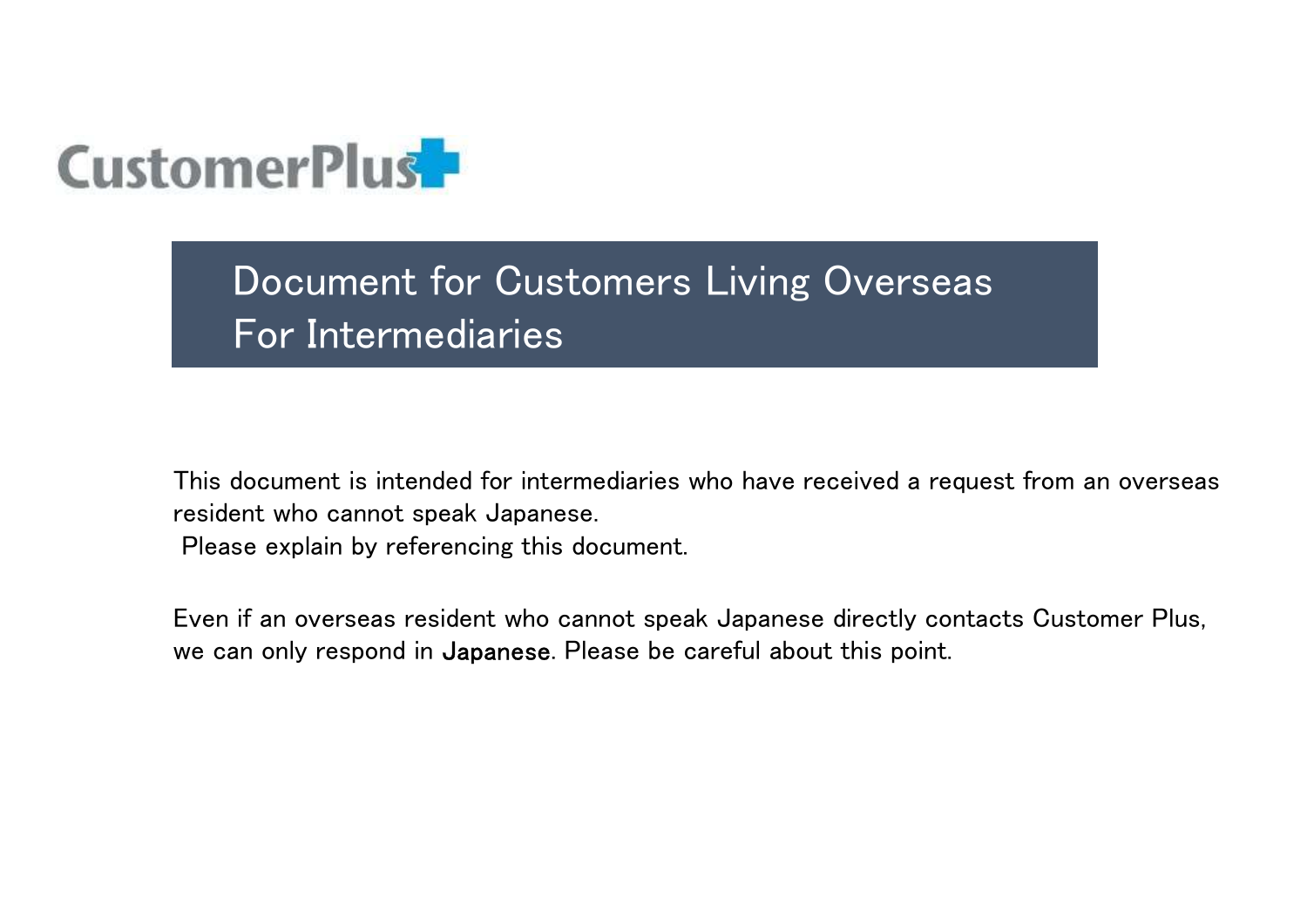# Table of Contents

| <b>Table of Contents</b> |           |
|--------------------------|-----------|
|                          | $3\sim$ 4 |
|                          | 5         |
|                          | 6         |
|                          | 7         |
|                          | 8         |
|                          | 9         |
|                          | 10        |
|                          | $11 - 13$ |
|                          | 14        |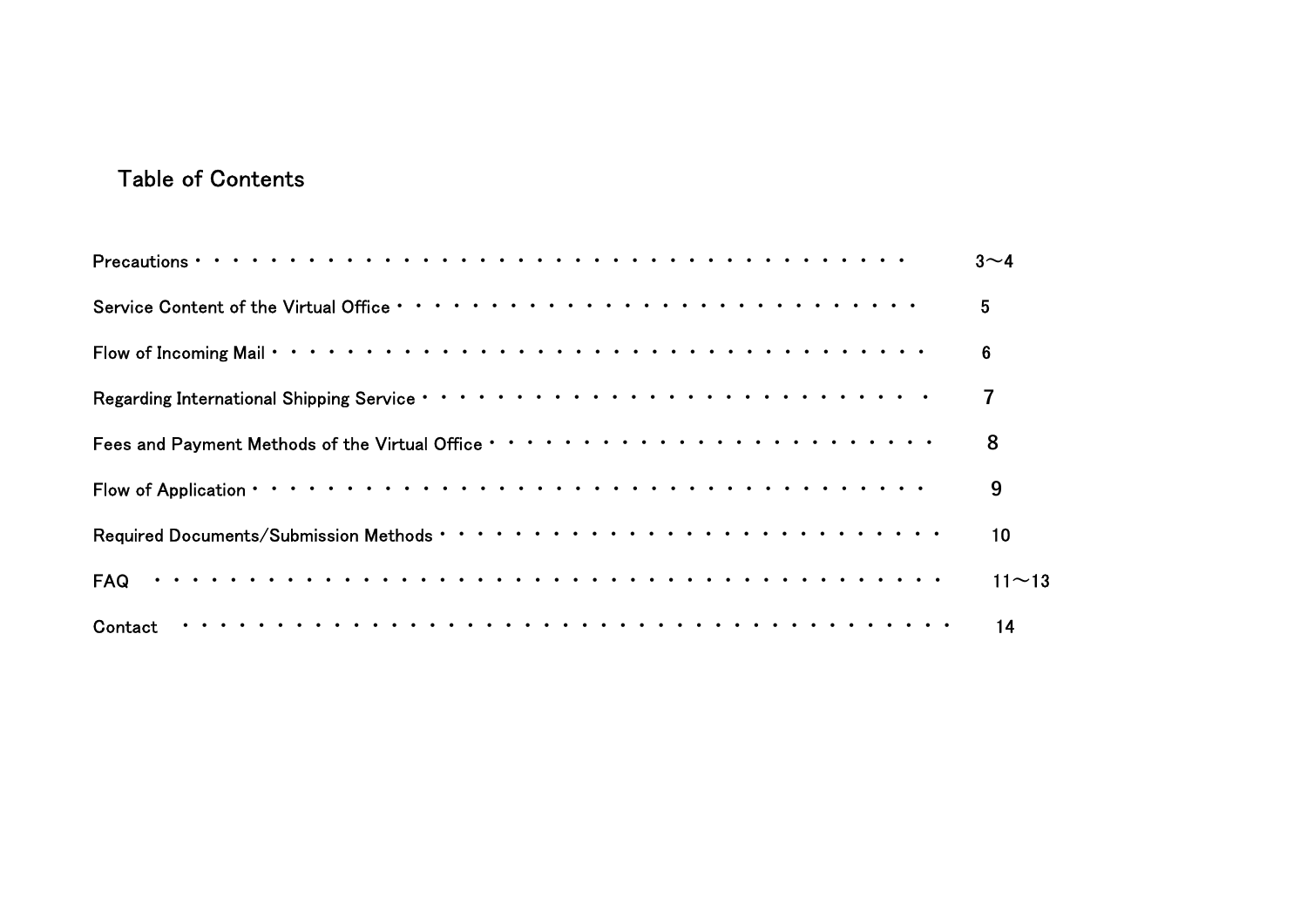## **Precautions**

#### Note 1) There must be at least one person who can speak Japanese.

All responses will be done in Japanese. There must be a person who can understand Japanese.

■Before member registration of Customer Plus Virtual Office application procedure  $\rightarrow$  Only Japanese support is available... Questions regarding application procedure  $\rightarrow$  Only Japanese support is available.

■After member registration of Customer Plus

The management of incoming mail and the output of invoices are all done on My Page (members only management screen). My Page is written only in Japanese.。

Questions regarding incoming mail or service content  $\rightarrow$  Only Japanese support is available.

| Customer Plus Myページ |                      |                               | ▲ ホーム ■ 郵便 ■ 請求書 ■ 電話 |              | 24 会議室 图 宅配伝票                                             | ☆ 基本情報                                                        |        | $\bigcap \Box$ |
|---------------------|----------------------|-------------------------------|-----------------------|--------------|-----------------------------------------------------------|---------------------------------------------------------------|--------|----------------|
|                     |                      | ● ようこそ、カスタマータロウ (W) 様 ■ 配達数 1 |                       |              |                                                           | <b>XImage of My Page (Written only available in Japanese)</b> |        |                |
| 通常サイズ               | 速達転送不可サイズ            |                               | 通常転送・無料送付規格外          | 選択解除<br>一括奶理 | 同じサイズのみの一括操作が可能です。異なるサイズを組み合わせて選択しても一括で操作できませんので、ご了承ください。 |                                                               |        |                |
|                     | ロック                  | 郵便物ID                         | 差出人名                  |              | 到着日                                                       | 郵便サイズ                                                         | 会員処理依頼 |                |
| 済                   |                      | テスト 日本橋郵便局<br>833555          |                       |              | 2020/03/27                                                | 通常サイズ                                                         | 自動破棄   | 詳細             |
| 済                   | 日本橋税務署 テスト<br>822984 |                               |                       | 2020/01/31   | 通常サイズ                                                     | 自動破棄                                                          | 詳細     |                |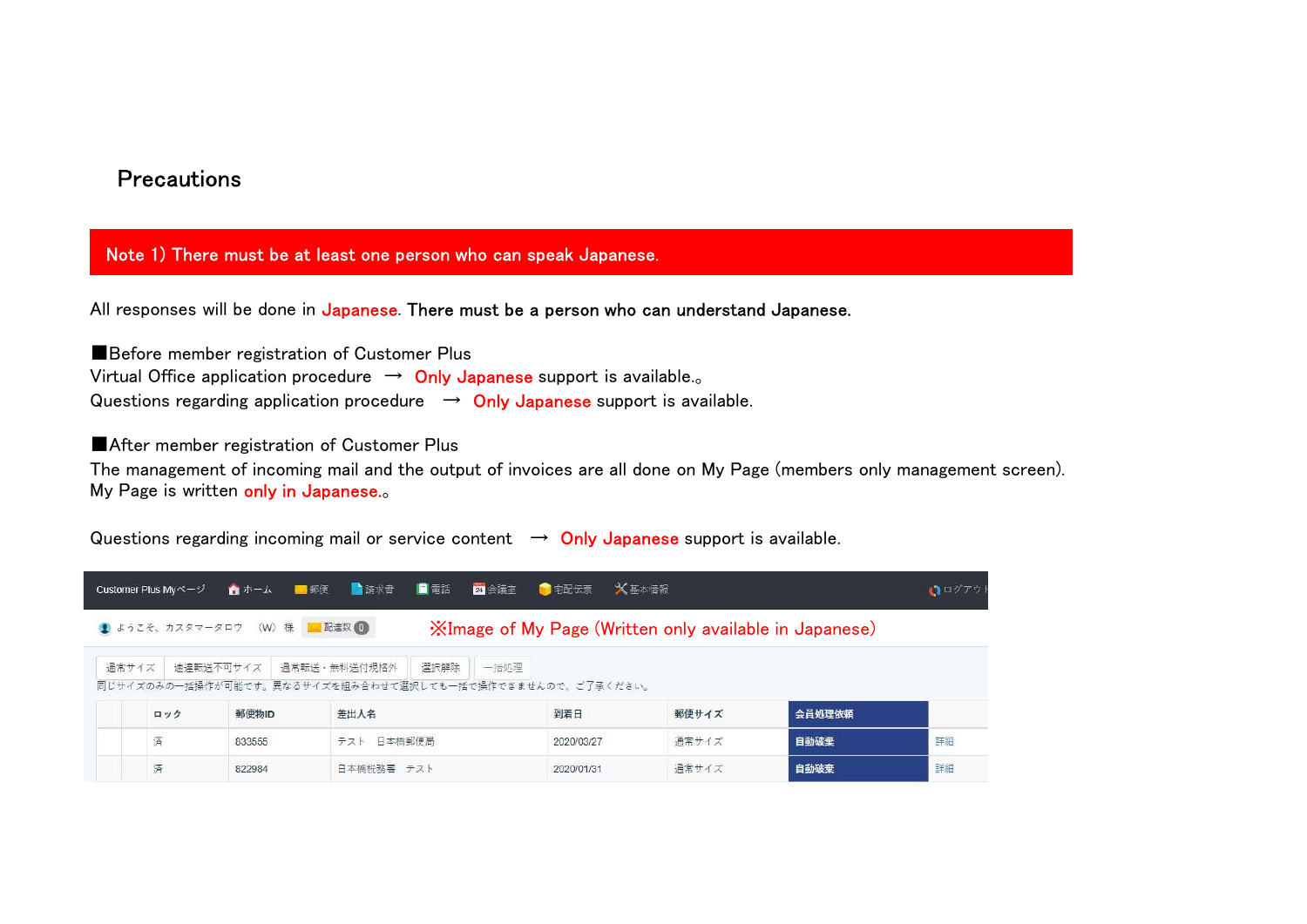# **Precautions**

#### Note 2) A collaborator in Japan who can receive mail will be necessary.

・ Receiving items such as registered mail from the post office. We cannot receive items that require a signature upon receipt. We will only guide the contents of the delivery note. It is necessary for you to ask an acquaintance in Japan to receive the item at the post office.

・ About addresses in Japan

Regarding the International Shipping Service, only items meeting the free conditions will be shipped.

We also do not support paid shipping.

We recommend you to prepare a shipping address in Japan.

#### Items that do not meet the free conditions for international shipping can be shipped to a Japan domestic address.

・ Company establishment procedure

If you are going to establish a corporation in Japan using "Company Establishment Plus", the application procedure to the Legal Affairs Bureau is to be done by yourself.

In case of overseas resident, it is necessary for you to ask an acquaintance in Japan to conduct application procedures.

#### Note 3) In case you wish for a Call Forwarding plan, you can only register a Japanese phone number for forwarding.

・ International phone numbers cannot be registered as forwarding numbers.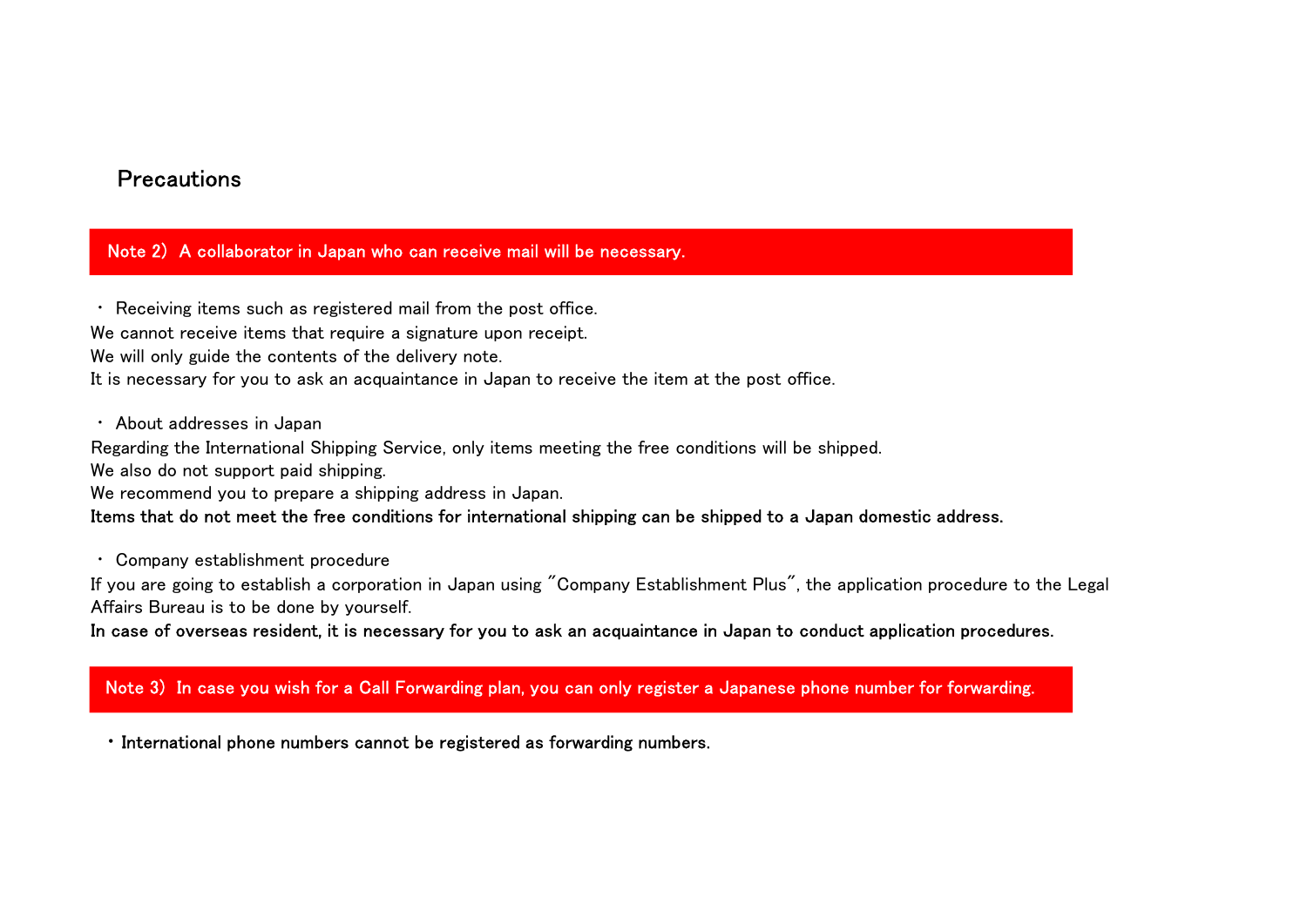

Service Content of the Virtual Office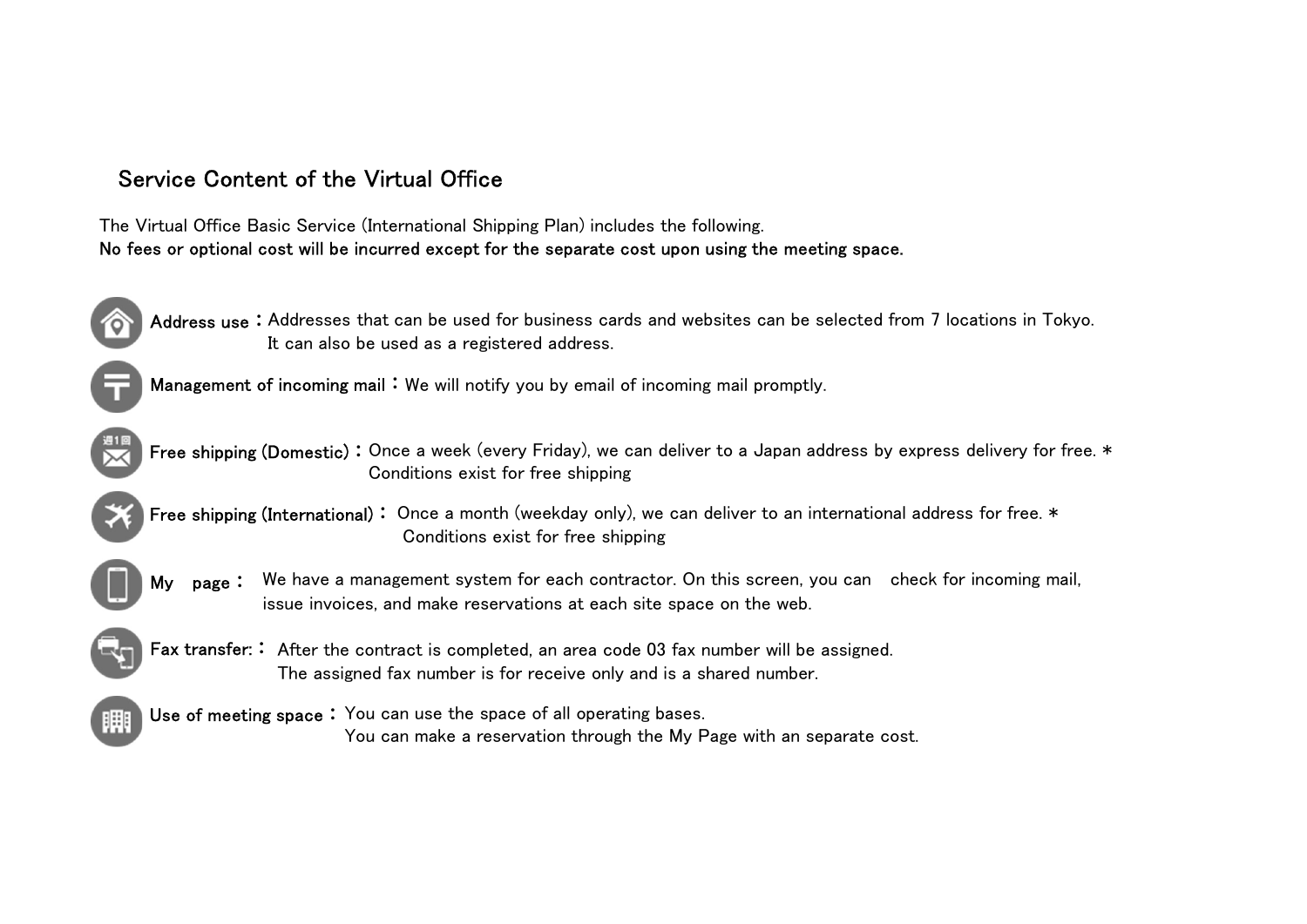# Flow of Incoming Mail

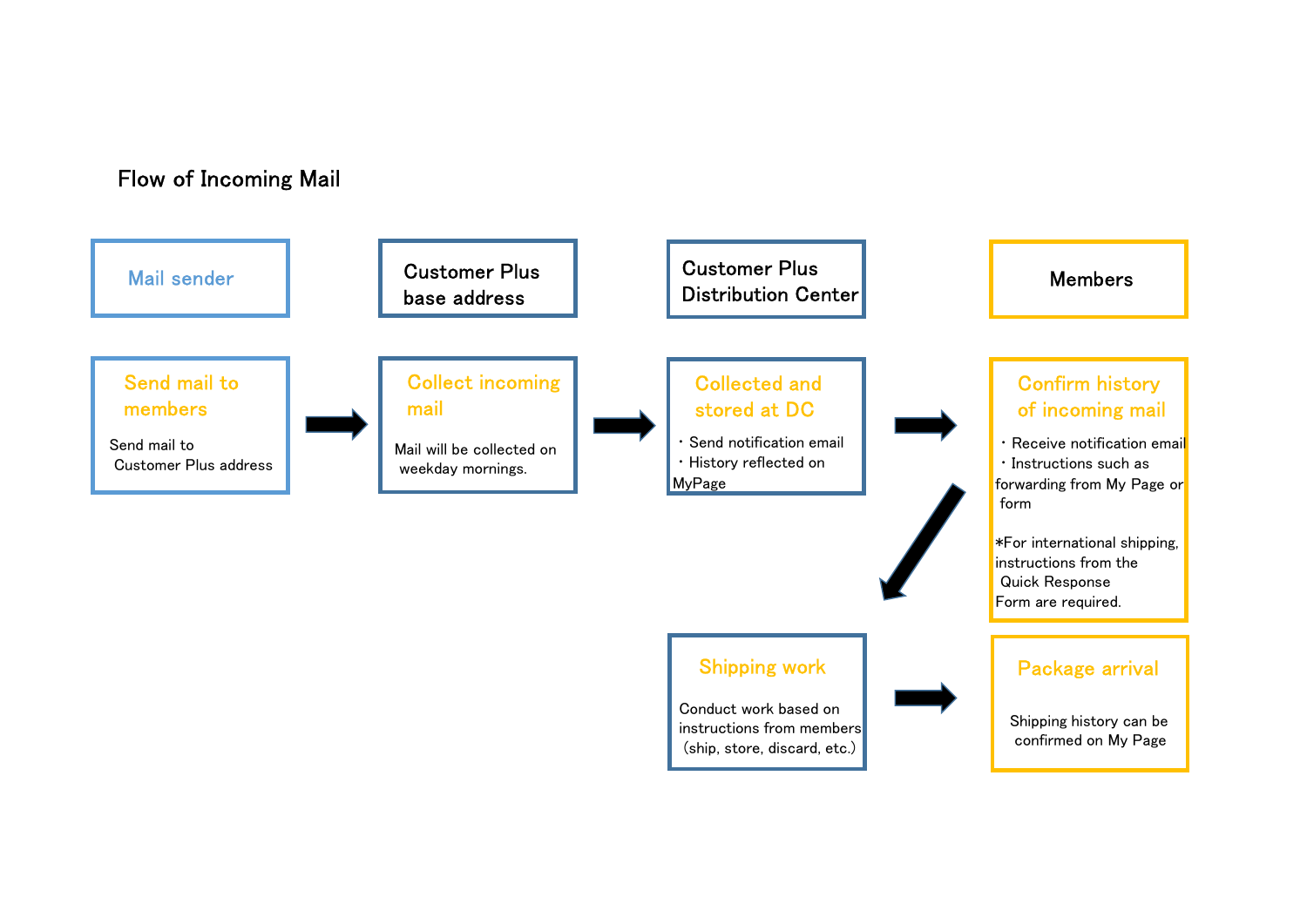# Regarding International Shipping Service

The International Shipping Service has the following two free conditions  $(1+(2))$ . If within the conditions, free shipping is available.

**Regarding International Shipping Service**<br>
The International Shipping Service has the following two free conditions (①+②). If within the conditions, free st<br>
① 【International shipping】 Free conditions: Customer Plus (Jap Condition 1: B4 size documents weighing less than 1 kg (paper only) are free. \* Items other than paper are not applicable. Condition 2: The shipping date is once a month on weekdays (Monday to Friday). Condition 3: For shipping requests, please indicate by 5:00 PM (Japan Standard Time). Condition 4: Even if you do not use it once in the current month, you cannot carry it over to the next month.

\* Precautions

Regarding the International Shipping Plan, only items meeting the free conditions will be shipped. We do not support paid shipping.<br>We recommend you to prepare a domestic shipping address.

Items that do not meet the free conditions for international shipping can be shipped to a domestic address.

#### 2 **[Domestic shipping]** Free conditions: Customer Plus (Japan)  $\rightarrow$  Japan address 4 times a month

Condition 1: Free express delivery once a week.

Condition 2: A4 size, packages up to 2, 5 cm thick (total size when shipped).

Condition 3: For shipping requests, please indicate by 5:00 PM (Japan Standard Time).

Condition 4: Shipping is done every Friday.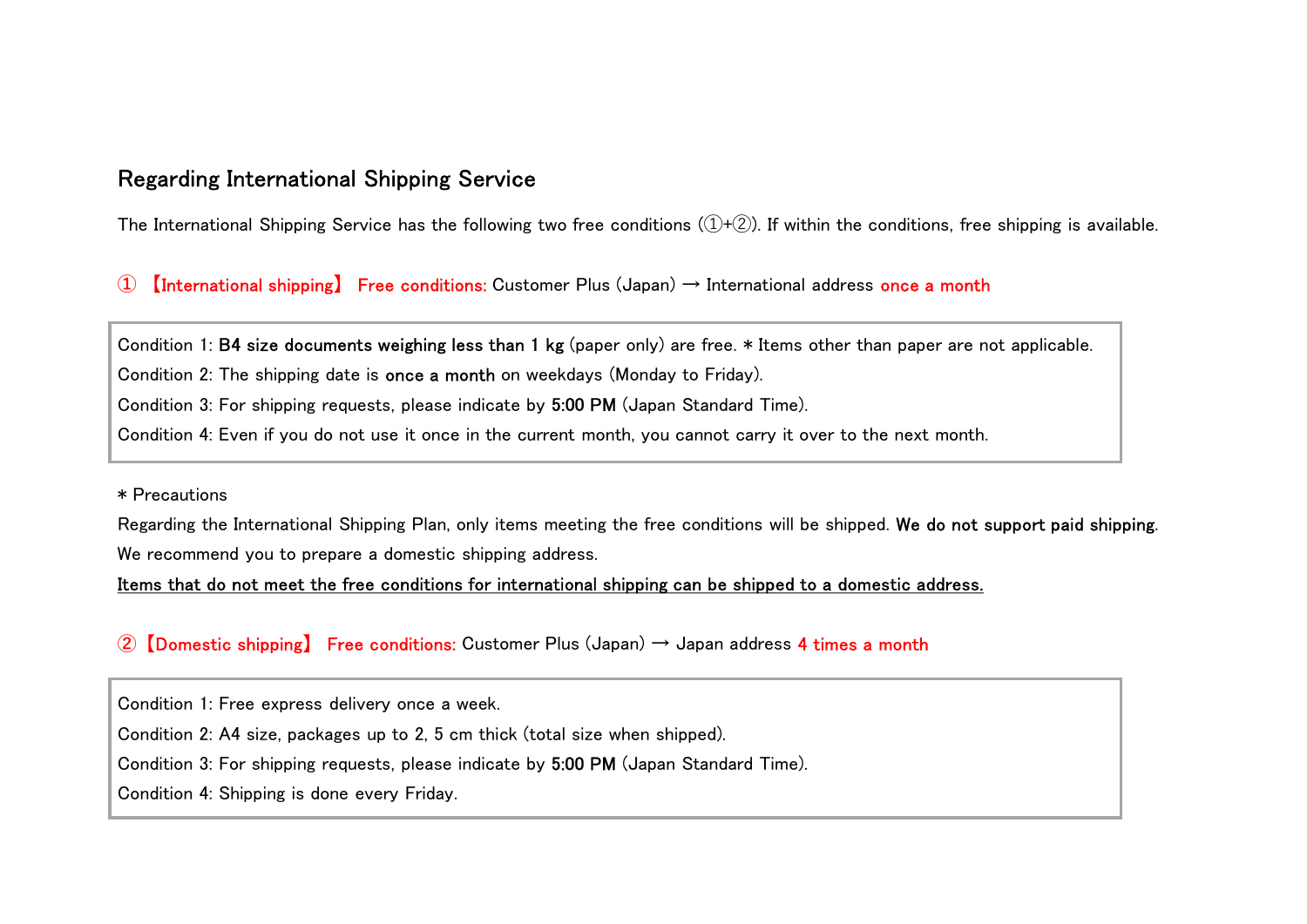# Fees and Payment Methods of the Virtual Office

**4.743yen (tax excluded)**  $\times$  12months = **56.916** yen (tax excluded)

Virtual Office Monthly Fee and Initial Cost



### Payment Method



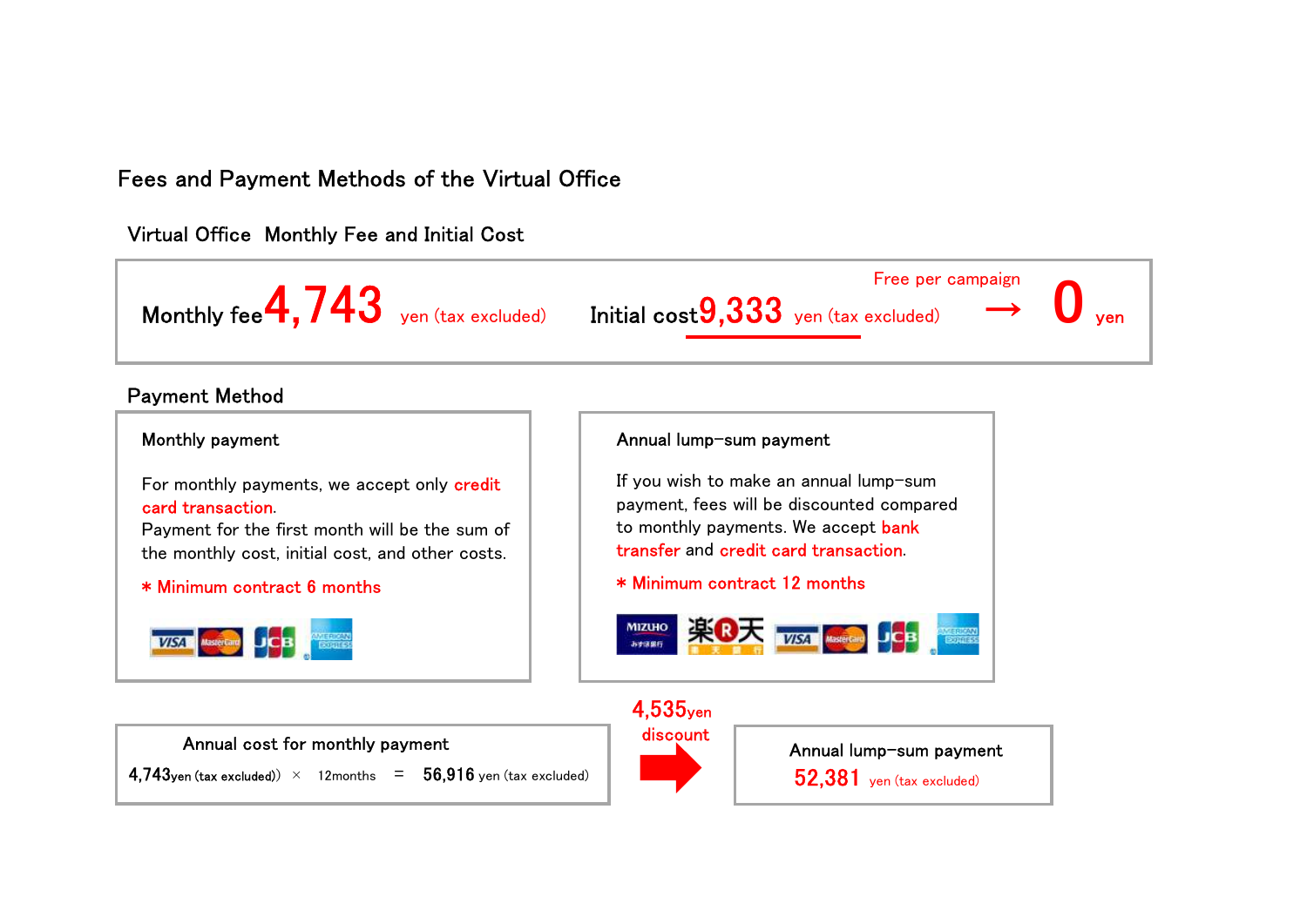# Flow of Application

It will take 2-3 business days from the time of application until the address can be used.



\* All of the above exchanges will be performed by a person who can speak Japanese on behalf of the customer.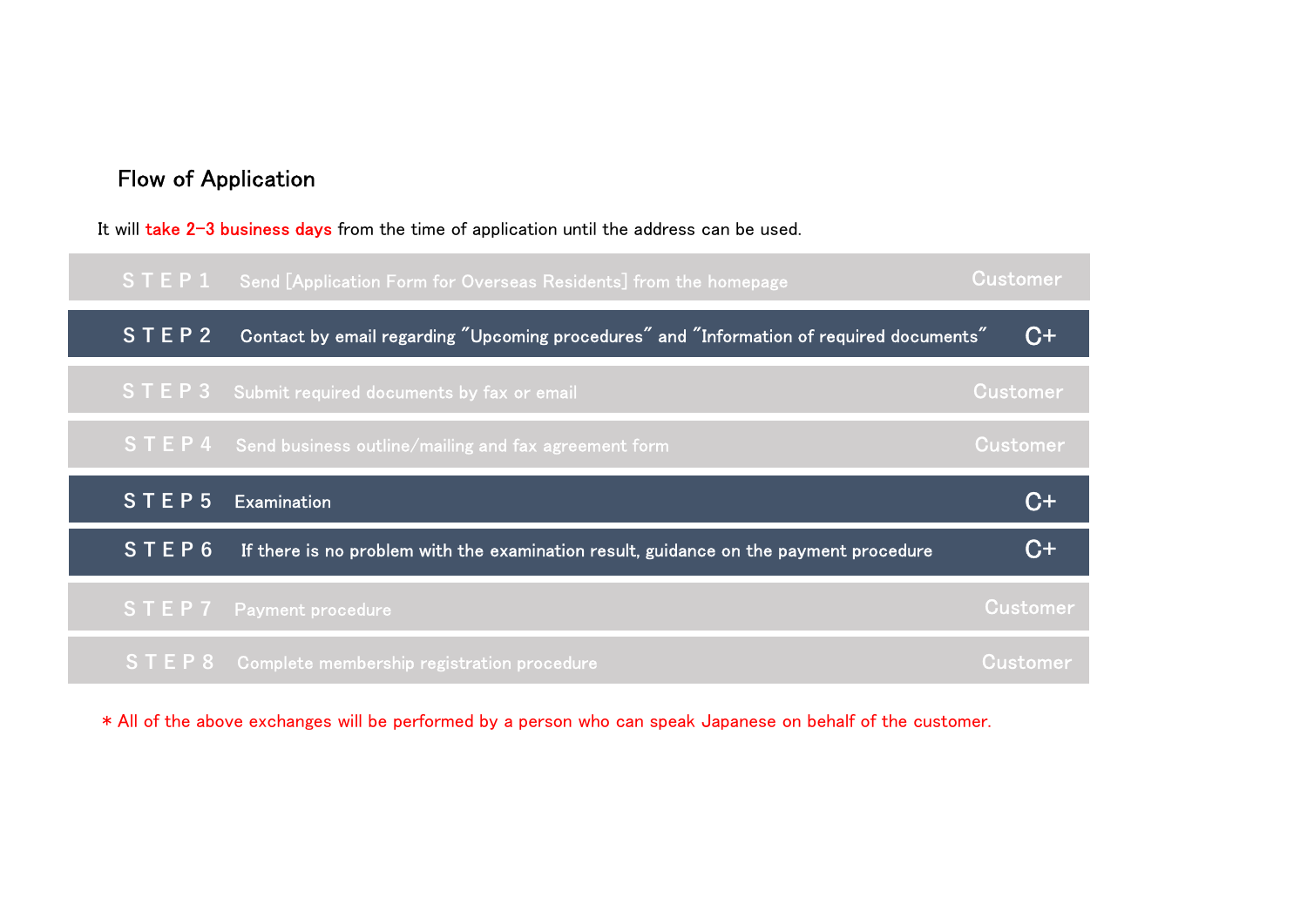# Required Documents

The following documents (1+2) are required.

#### 1) Photo ID of the representative (passport, driver's license, etc.)

\* A representative is a person who will become a representative director (corporation) or a representative employee (limited liability company) when the corporation is established in Japan.

#### 2) Representative's current address confirmation documents

Representative (full name) and current address (overseas address) shall be specified, and the issued date must be within 3 months A signature certificate may be used instead.

#### \*Please prepare the required documents (1+2) for the person working on behalf of the customer as well.

## Submission Methods

Please take a photo with a camera, or convert it into data by scanning and send it by email.

mail: info@ginza-plus.net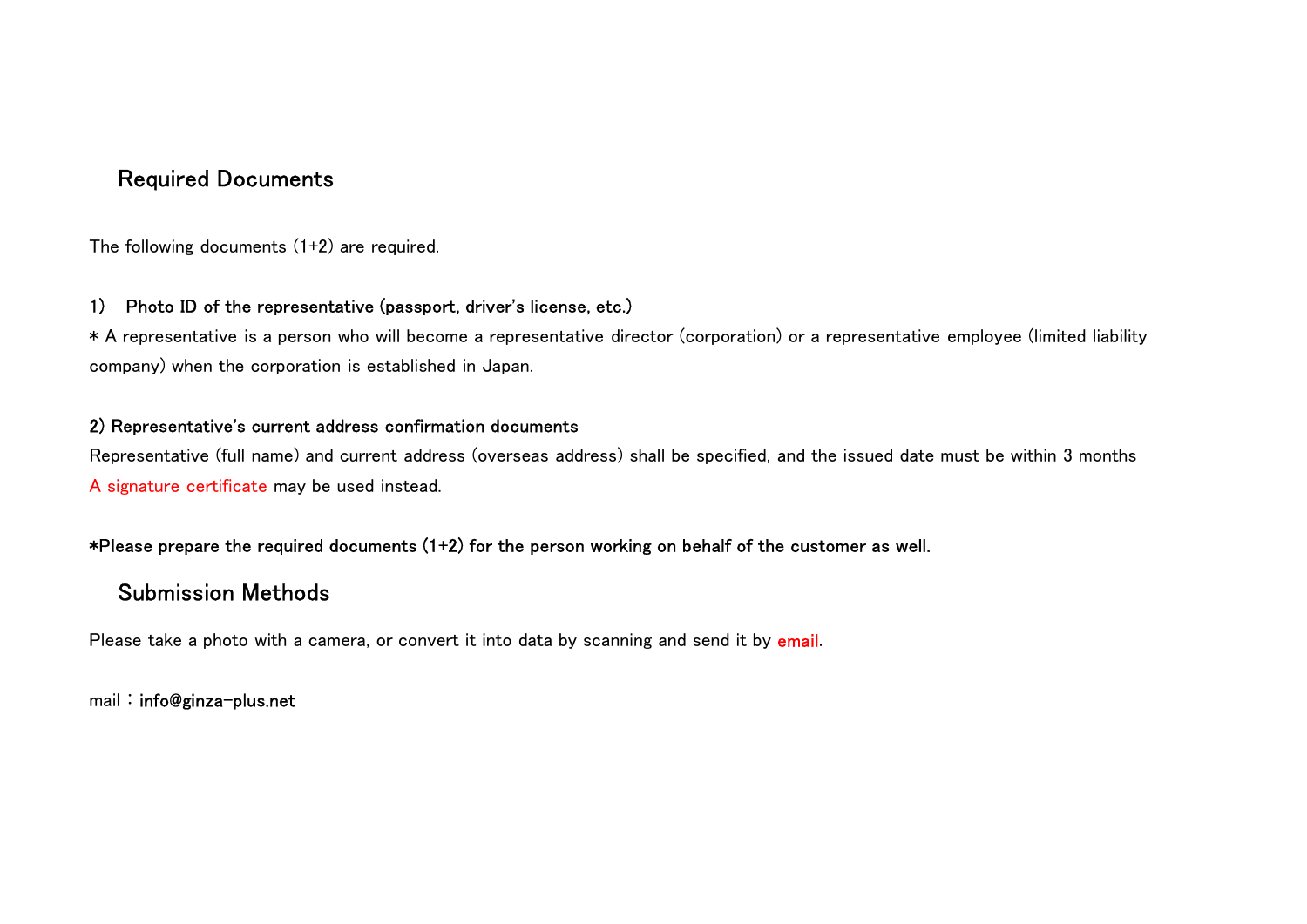# FAQ

Q: For foreigners living overseas, is there any difference in obtaining a signature certificate when establishing a company in Japan? A: It differs between a limited liability company and a corporation.

 $\blacksquare$  In the case of establishing a limited liability company

One copy of a signature certificate of the individual who will be the representative employee is required.

- In the case of establishing a corporation
- ・ A signature certificate of all board members
- ・ A signature certificate of all founders

\*If you are both the founder and board member, you need two copies.

#### Q: Are there any precautions to take when obtaining a signature certificate?

A: Please note that a document equivalent of a Japanese seal registration certificate is needed. All of the following must be listed. If any of the items are missing, it cannot be accepted.

- (1) Name
- (2) Address (place of residence in foreign country)
- (3) Date of Birth
- (4) Signature or Seal (for countries with seal culture)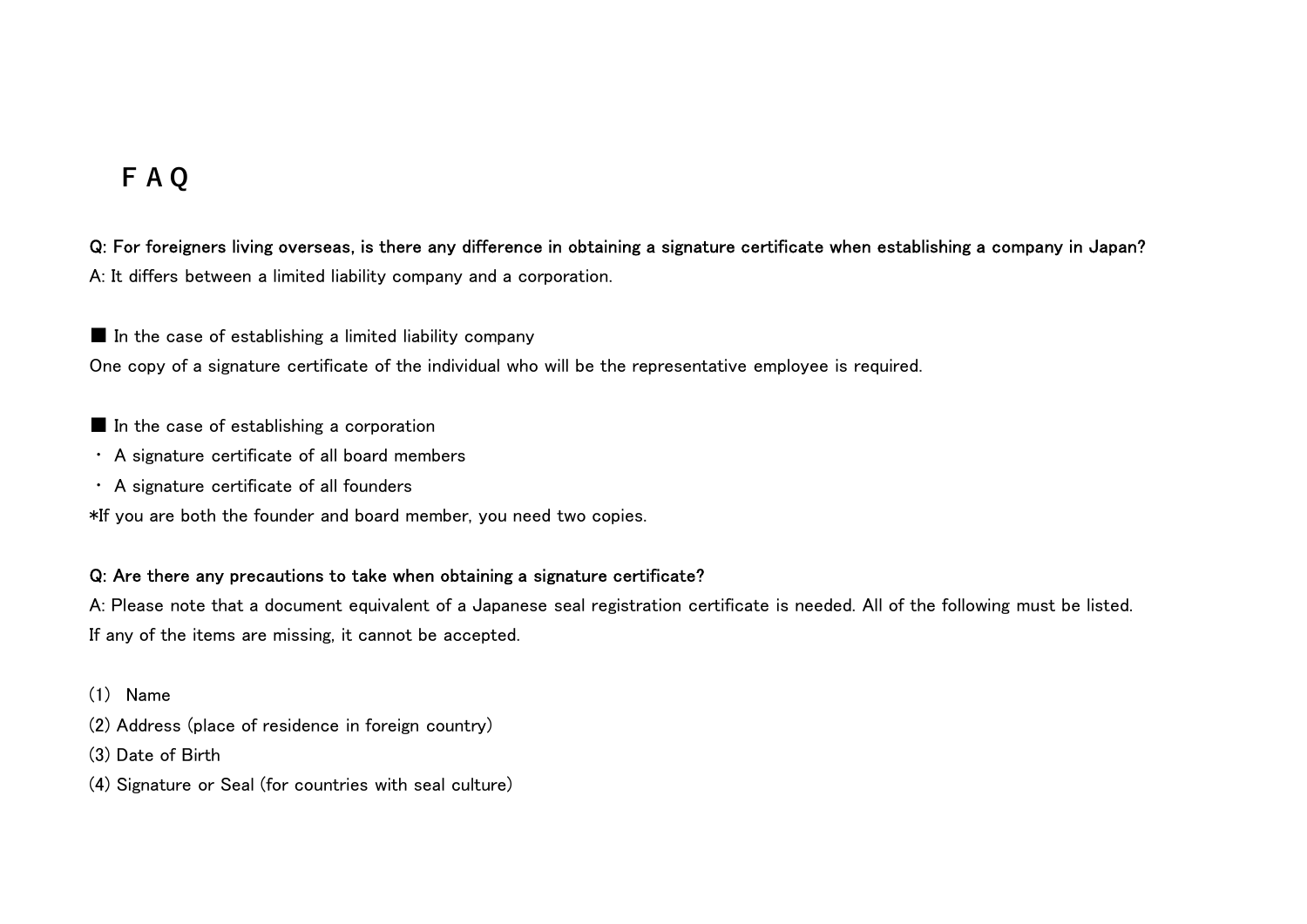# FAQ

#### Q: What are the precautions for foreigners living overseas when applying for Virtual Office?

A: Precautions are as follows.

・ There must be at least one person who can speak Japanese.

(It is necessary to fill in the name of the person working on behalf of the customer in the application form)

- ・ Please prepare the required documents for the person working on behalf of the customer as well.
- ・ Please prepare one forwarding address in Japan.
- ・ A collaborator in Japan who can receive mailed items will be necessary.

#### Q: What are the required documents for foreigners living overseas when applying for Virtual Office?

A: The following 2 documents are required.

- ・ Photo ID of the representative (passport, driver's license, etc.)
- ・ Representative's current address confirmation documents

Representative (full name) and current address (overseas address) shall be specified, and the issued date must be within 3 months A signature certificate may be used instead.

#### \*Please prepare the required documents for the person working on behalf of the customer as well.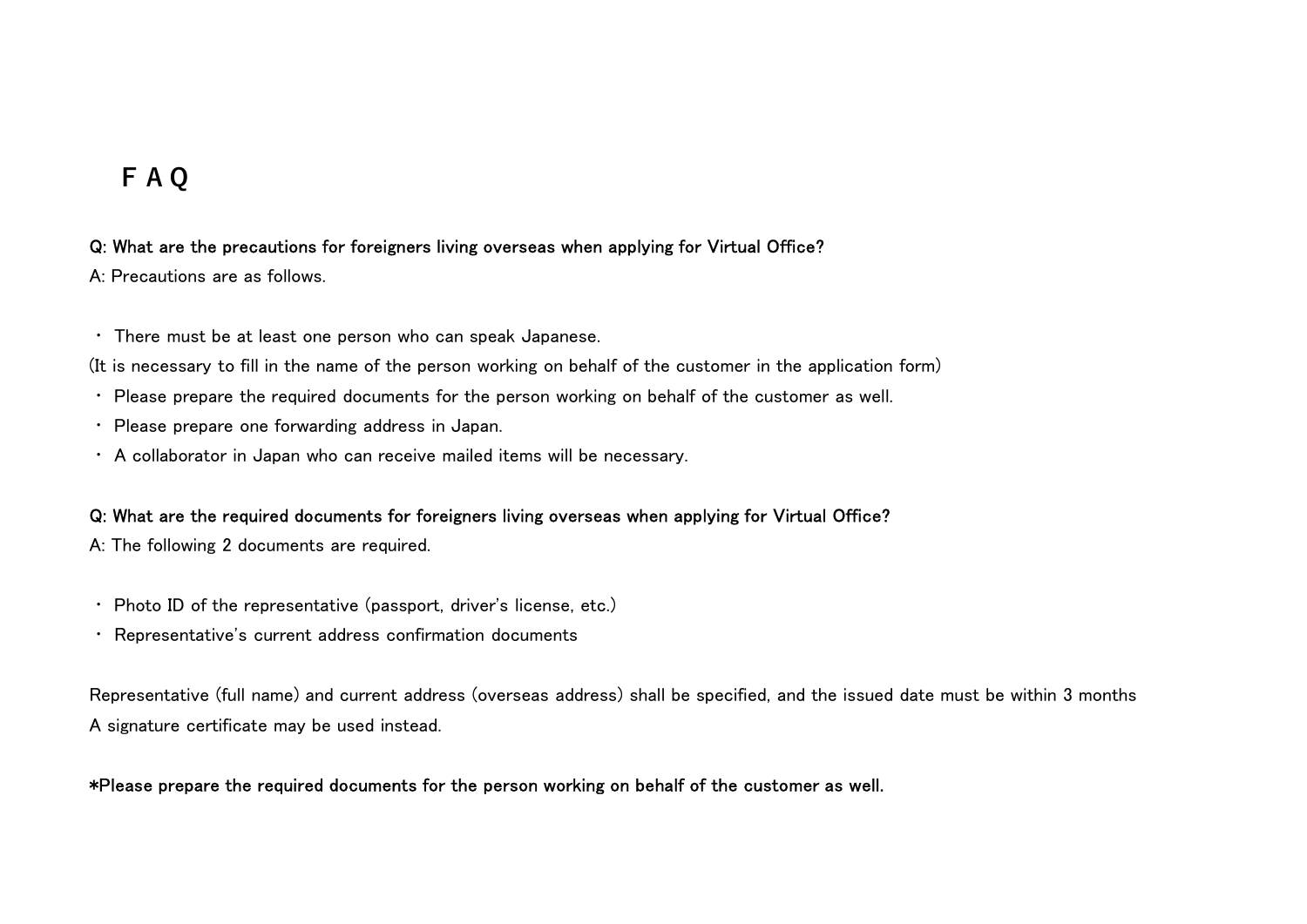# FAQ

#### Q. I reside in Hong Kong. Can you ship items overseas as well?

A: If you apply for the International Shipping Service, we can also ship to an overseas address. However, there are conditions for international shipping. Only items within the conditions can be shipped. **F A Q**<br>
2. I reside in Hong Kong. Can you ship items overseas as well?<br>
2. If you apply for the International Shipping Service, we can also ship to an overseas address.<br>
However, there are conditions for international s

Conditions for free shipping are as below.

Condition 1: B4 size documents weighing less than 1 kg (paper only) are free. \* Items other than paper are not applicable.

Condition 2: The shipping date is once a month on weekdays (Monday to Friday).

Condition 3: For shipping requests, please indicate by 5:00 PM (Japan Standard Time).

Condition 4: Even if you do not use it once in the current month, you cannot carry it over to the next month.

\*Precautions

Regarding the International Shipping Plan, <mark>only items meeting the free conditions will be shipped. We do not support paid shipping.</mark><br>We recommend you to prepare a domestic shipping address.

Items that do not meet the free conditions for international shipping can be shipped to a domestic address.